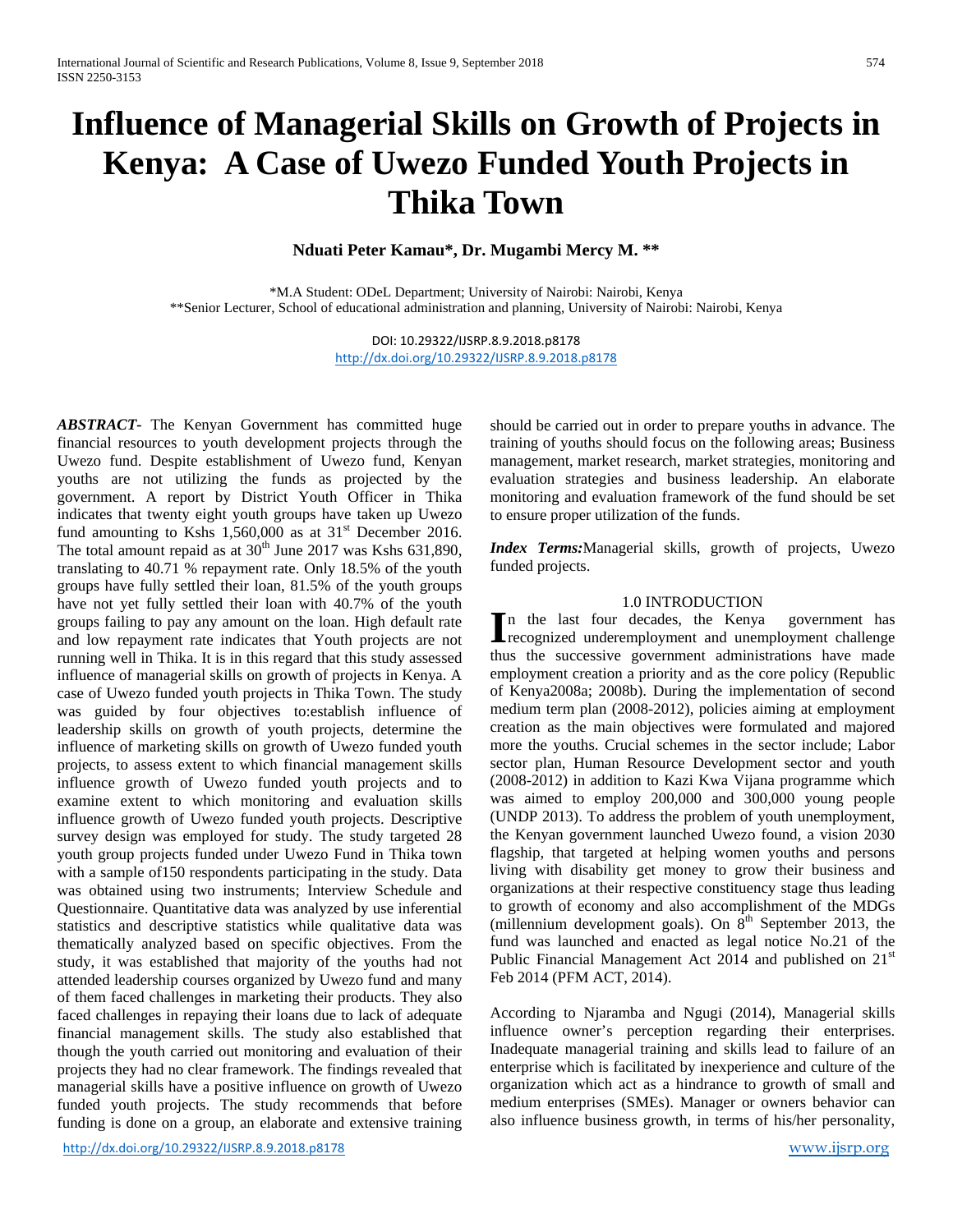managerial skill and style. The entrepreneurs' behavior or management attitude on change can adversely affect growth of an enterprise (Leopolous, 2006; Naicker, 2006). A study conducted in Gauteng South Africa, on success factors of an enterprise concluded that inadequate managerial and technical skills affect development of an enterprise (Brink et al, 2003; Rogerson, 2008). Another study in South Africa conducted on SMEs showed that inadequate training and skills in management caused failure of projects. In a sample of 1000 entrepreneurs selected for the study, 90% believed that SMEs failure was caused by inadequacy of managerial skills (Rogerson, 2008). Business managers need learn more and more new skills to manage challenges and also for the growth of their organizations in addition, development of managerial skills is important for an organization to accomplish its objectives. Martin and Staines (2008) in their study on competencies in management of small firms noted that lack of personal qualities; managerial skills and inexperience were the main reasons for failure of small business firms. He further noted that high growth of firms and low growth of firms is determined by education, experience and training of senior manages.

The Kenyan government commits huge financial resources to the youths since it undertook a policy of financial devolution. Despite establishment of Uwezo fund, Kenyan youths are not utilizing the funds as projected by the government. Youths are still thriving in poverty despite that the fund is available at no interest. Youth that have accessed the Uwezo Fund have not yet come up with entrepreneurial projects that help them engage in income generating Activities (IGA). According to status report released by the Ministry for Public service, youth and gender affairs in June 2016, 19,461 youth group had benefited from the Kshs 5,119,680,571. Thika town was allocated Kshs 17,168,599 where 260 were the beneficiary groups consisted of youths, women and people with disability (GOK 2016).

## **1.2 Statement of the problem**

A report by District Youth Officer in Thika indicates that twenty eight youth groups had taken up Uwezo fund amounting to Kshs  $1.560,000$  as at  $31<sup>st</sup>$  December 2016. The total amount repaid as at  $30<sup>th</sup>$  June 2017 was Kshs 631,890, translating to 40.71 % repayment rate. Only 18.5% of the youth groups have fully settled their loan, 81.5% of the youth groups have not yet fully settled their loan with 40.7% of the youth groups failing to pay any amount on the loan. High default rate and low repayment rate indicates that Youth projects are not running well in Thika. It is in this regard that this study assessed the influence of managerial skills on growth of projects in Kenya. A case of Uwezo funded youth projects in Thika Town. The skills that were investigated include leadership, marketing, financial management, monitoring and Evaluation.

# **1.3 Objectives of the study**

The study sought to achieve the following objectives:

- i. To establish influence of leadership skills on growth of projects in Kenya. A Case of Uwezo funded youth projects in Thika Town.
- ii. To establish influence of marketing skills on growth of projects in Kenya. A Case of Uwezo funded youth projects in Thika Town.
- iii. To assess influence of financial management skills on growth of projects in Kenya. A Case of Uwezo funded youth projects in Thika Town.
- iv. To examine the influence of monitoring and evaluation skills on growth of projects in Kenya. A Case of Uwezo funded youth projects in Thika Town.

## II. LITERATURE REVIEW

## **2.1 Concept of Project growth**

The growth of SME can be defined in terms of turnover, income and profit increase leading to an increase in the number of employees or capital investment and increase in the overall worth of the enterprise (Fisher, 1998). National Baseline Survey by Kenyan government in 1999 indicates that there are various indicators that are used to measure growth, size, longevity, employees and entrepreneurial size (GOK, 1999). According to Leldom (1990), enterprise growth can either be vertical or horizontal. Growth of business vertically consists of transformation and graduation to more developed SMEs. Further, horizontal business growth involves formation of many enterprises at the same stage. Growth of business vertically is necessary for any business set-up as it is linked to employment creation. Mundia (2017) indicates that majority of firms in developing countries consist of small and medium sized firms (SMEs). According to Gupta et al (2013), growth is quantified using sales volume of the business. Qualitatively, it can be described using features such as product quality, market share as well as goodwill of the customer. Some organizations have used such ways to realize growth. They use a holistic approach that entails all channels for growth in their strategic planning (Thornton, 2012). Fora firm to realize sustainable growth, it should scan the environment for opportunities and allocate resources for successful exploitation of resources. Firms with high growth have a direct contribution to national development and through provision of employment and poverty elevation (Mazzarol and Rebound 2009).

## **2.2 Concept of Uwezo Fund**

Vision 2030 flagship aims for an equitable and socially just society with no extreme poverty and thus one of the main development agendas are poverty reduction and social equity. In order to address inequalities in the society, the Kenyan government has been on task to implement various initiatives which include avoiding gross disparities, average annual incomes, while rewarding talent and investment risks, 46% reduction in poverty, implementation of opportunities and access to social services and increased community empowerment. The vision for youth, gender and persons with disability in vision 2030 is equity of gender in power, resources distribution,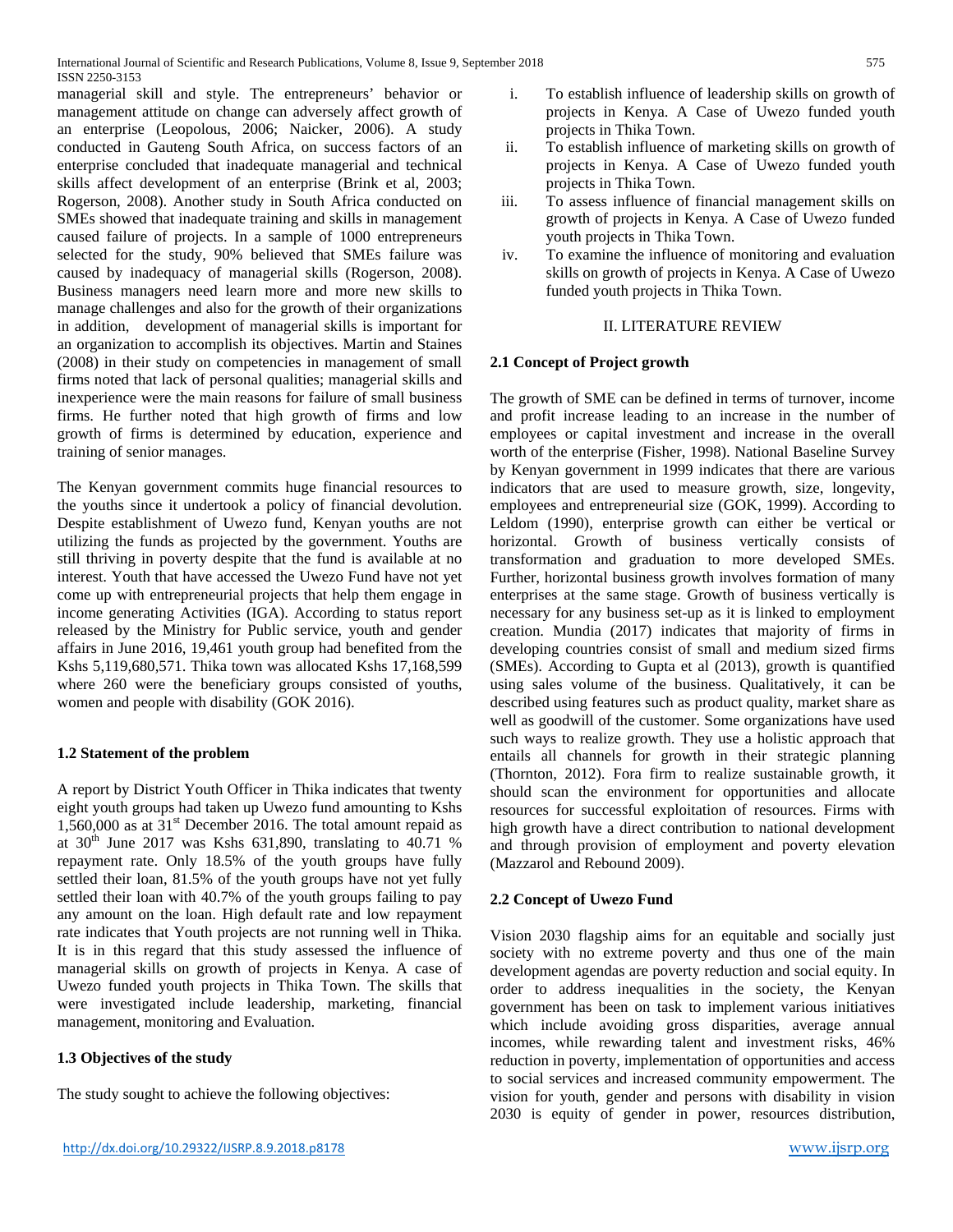improvement of the livelihood for less fortunate groups and prosperous youths. Specific flagship projects and initiatives that have been identified under the vision 2030 include; poverty reduction and reduced income disparities, regional and gender parity in accessing of education and empowerment of community through increased efficiency and devolved fund impact (www.uwezo.go.ke).

The Kenyan government has come up with various funds to help in accomplishment of the above initiatives. Uwezo fund is among the funds introduced, which is a vision 2030 flagship targeting at aiding youths, women and people living with disability to access finances so that they can promote their business at constituency level, thus leading to growth of economy towards the realization of vision 2030 and sustainable development goals. Uwezo fund aims at giving opportunities for mentoring to the beneficiaries to help them take advantage of 30% government procurement priority through its ability to incubate enterprises catalyze innovation, promotion of industries, and creation of employment opportunities and growth of the economy. The objectives for existence of the fund include; expansion of access to finances in promoting women and youths enterprises and business for economic growth, creation of employment for women, youths and people living with disability and to devise an alternative funding framework which is driven by community (www.uwezo.go.ke).

# **2.3 Leadership skills and growth of Uwezo funded youth projects**

Leadership skills in this study refer to how a person can influence a group of people to achieve a common objective. A group of people can be a company or firms own manager. Chambers and Conway (1992) notes that leadership consists of: innovation, employee motivation, creation of a good organization, among others. Project managers' lead by formulating value and ethics of the project, and transform the way projects carry out business in order to scale up its, effectiveness and efficiency (Dana 2001).An effective leadership is one which insists on encouraging over demands and appropriate regulation within a certain group of members. Dana (2001) notes that organizing tasks and workshop for company management helps them become aware of positive leadership styles' effectiveness. When leadership offers feedback that is positive and members of the group respond with good work, results can be beneficial leading to a more content and more successful projects. Entrepreneurs and managers need to be flexible because a group member responds differently to various leadership styles in different manners. Some members simply like being left alone while others need good feedback and encouragement. Great understanding of the effect your leadership has on a person is a sign of a capable manager (Landale, 2006). According to Mundia (2017), an organization should have adequate leadership skills to enhance achieving enterprise objectives. Adequate leadership skills in Planning, organizing, controlling and leading can play a great role in increasing annual profits for an organization.To enhance these skills, business owners can consider enrolling for leadership

<http://dx.doi.org/10.29322/IJSRP.8.9.2018.p8178> [www.ijsrp.org](http://ijsrp.org/)

courses and also through attendance seminars, workshops, sensitization meetings and reading further. Ongera, Nyakundi and Nyang'au (2016) in their study on factors influencing access to Uwezo fund by citizens in Kenya in Nyamira County found out that leadership conflict in groups had a negative influenced on access to Uwezo Fund.

# **2.4 Marketing skills and growth of Uwezo Funded youth Projects**

Marketing means a way of selling services or products and promotion including advertising and market research. Several advertising and methods of delivery include; television banners, commercials, newspapers, logos on cloths, Web sites, magazines, billboards and radio stations .Personal selling is one of the best methods of promotion since it enhances connection between a seller and a consumer. In this technique, a salesman is in position to listen and know the needs of a buyer through inquiry and obtaining information from them. Moreover, activities of personal selling are in a position to produce a longstanding relationship between sellers and consumers that frequently bring up many purchases in repeat. Personal selling may come up through videoconferencing, telephone conferences, and computers. The main challenge that faces personal selling is the high cost entailed. Some of services and products promoted via this method include: life insurance, real estate and automobiles, among many more products (Churchill and Peter, 1995).Muraga (2013) cites lack of market structures and sites for display and marketing of youth enterprise products as a hindrances to business growth. There is also limited international exposure for Kenyan youth entrepreneurs due to lack of sufficient resources to facilitate such exposure. In order for youths to be successful, they need a good capacity building support and training to support them comprehend and understand how to apply a vast range of concepts in business such as value addition, purchasing, risk management, sales on credit, income planning and allocation, basic keeping of records, product pricing and costing, market knowledge, negotiating and bargaining techniques, developing a market plan, processing, production and packaging methods (Makokha 2013)

Karanja et al 2013 notes that SMEs face many challenges that prevent them from reaching their goals. One of the main challenges in marketing is lack of information. Many SMEs depend on traditional forms of information such as business friends and personal contact with the customers. This is caused by lack of skills by SMEs owners, poor network system and lack of understanding of marketing. Most of SMEs do not practice the marketing strategies which recognize the supremacy of Customers. SMEs need to adopt promotional strategies in publicity, sales promotion and advertising in order to influence demand. SMEs can use different media to sell their products for example radio due to its wide coverage and television since it combines visual and audio. SMEs have limited networks to exchange information due to a number of factors. Mumbi, (2011) indicate that Major challenges faced by young entrepreneurs include selling products outside the country,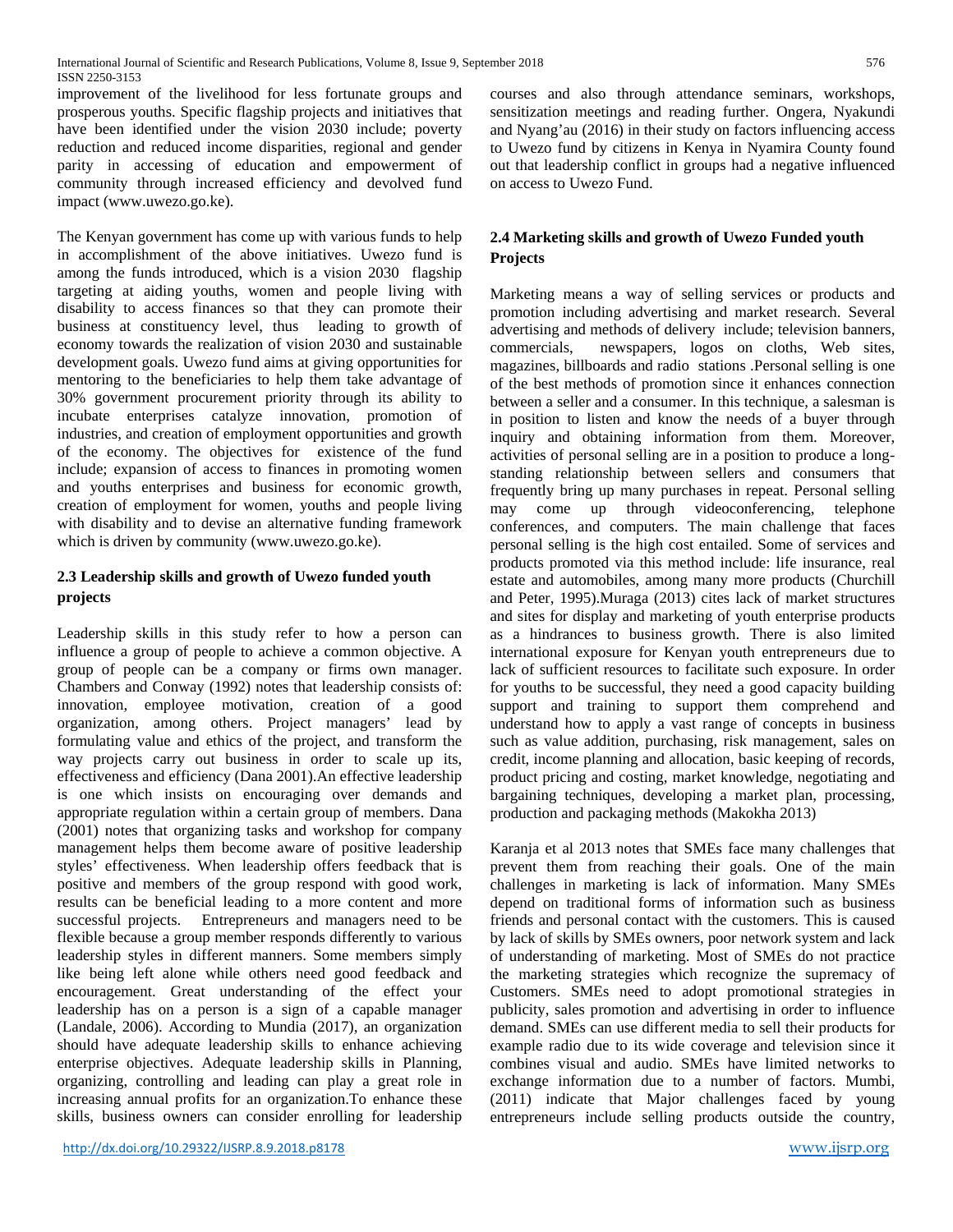International Journal of Scientific and Research Publications, Volume 8, Issue 9, September 2018 577 ISSN 2250-3153

dealing with competition, keeping up with level of technology, organizing events to market their business and setting aside finance for marketing , designing and promotion.According Kenya National Bureau of Statistics (KNBS 2016), companies normally advertise their products in order to create awareness among the consumers. However a survey by MSME revealed that most MSMEs do not market or advertise their goods and services at all and instead they depended on quality of products and customer satisfaction (KNBS 2016).

## **2.5 Financial management skills and growth of Uwezo Funded youth Projects**

Financial management skills refers to aptness of the youths to manage money given by the fund officers in charge of Uwezo fund or other sources through appropriate records keeping, financial supporting and budget. One of the major resources in project is finance thus attention should be directed to it if projects for youths are survive. Some tasks of finance in youth groups need to be monitored, recorded, and planned. Financial management is a key activity in projects in general and organization due to great demand for a good project planning.Financial planning involves coming up with objectives, examination of resources and assets, estimation of future, determination financial needs and setting up a road map to accomplish monetary objectives (Madison 2009). He further, confirmed that, a procedural approach for attainment of effective financial management performance is budgeting and financial planning. Further, sustainability of any project depends on effective financial management starting from the first stage to the last stage. It is crucial to prepare a budget for any amount of money that is received .Schoonover (2010) notes that project officers understand the project well and are aware of its stages in terms of products, management, finances, competition and market. In spite of well laid plans, some youth groups in Thika town are still experiencing low growth rate and are not in a position to pay back the loan advanced to them by the Uwezo fund. Correspondingly, (Sanga, 2009)indicted that planning of finance begin with evaluation of the current financial position, he further suggested that a person should understand debts, credits and where their financial position stands. Connell (2008) reckon that financial management and planning belongs to all in a project. Further, he stress that everyone is a financial planners and that every person has a plan at particular stage. Comparing the mentioned opinion, some youths in the involved in projects, do not believe they are financial planners thus being isolated in running the project. Therefore, this threatens growth and expansion of their projects.

Pandey (1997), indicate that the ground for financial analysis, decision making and planning, is information on finance. Information on finance is required to show, contrast and evaluate the sustainability of the projects. Information on finance of an organization is found in financial statements of an organization. They have more information that business leaders can use to analyze project performance in the past. The function of financial statements in an organization is basically to monitor the value of services and goods in and out of an organization in terms of money. Therefore, youths should have a sound financial

management plan to ensure their projects grow (Stoner 2007). Financial accounting is that which entails book keeping that records daily activities of finance and preparing the accounts. Financial information can be given to those individuals who need such data for making decision and purpose of making records According to According to Chandra (2007), financial management plans are crucial since they give a basis for reports required by banks, governmental agencies and potential funders trust organizations. They further provide a picture of the direction an organization is heading and how it is doing. Some organizations, like the youth projects and small firms, may not achieve good keeping of records for it may be costly and may require qualified personnel and facilities. Good business record keeping helps in sustaining and expanding an organization and in its absence business runs at risk having financial crisis and wastage of money and opportunities to expand (Sanga, 2009). In a study on factor influencing performance of Uwezo fund supported projects in Bomet County Chepkoech (2016) found that majority of beneficiaries who received Uwezo fund were not trained on financial management which led to misuse of project funds.

# **2.6 Monitoring and evaluation skills and growth of Uwezo funded youth projects**

Monitoring and evaluation(M&E) means systematic collection and analysis of information at regular intervals about ongoing projects in order to compare the actual project impacts against the set objectives to factitive decision making. According to UNDP 2009, M & E makes it possible to establish if the intended goals have been achieved or not. If there are deviations, corrective measures are put in place to ensure that the project is on track to attain the desired results. The Global conference on Youth Enterprise Employment and Livelihoods Development (YEELD 2008) identified problems that face M  $&$  E and their impact on evaluation as: diverse nature of Monitoring and evaluation process, inflexibility, inability to come up with intended program outcome or impact, adaptability, lack of a well-designed impact evaluation that is characterized to program intervention to ethical consideration, change of beneficiaries and incorporation of Gender in monitoring and evaluation difficulty.

According to Patton (1999 successful implementation of any project depends on monitoring and evaluation which is a systematic collection and analysis of data and which should be continuous on specific indicators in providing stakeholders and management with an indication of project progression and objective achievement. M & E thus forms an important part for success of the project. Lack of accurate and timely information poses a challenge to effective and efficient management of a project or program. M & E of project undertakings provides a project and program managers with good avenue for learning from previous encounters, service delivery improvement, allocation of resources, and demonstration of results so as to accountable to key stakeholders. Sustainability and success of a project greatly rely on constant results on the project continuing activities (Mark, Hanry and Julness, 2002). In the execution of management work in a project, project officers set clear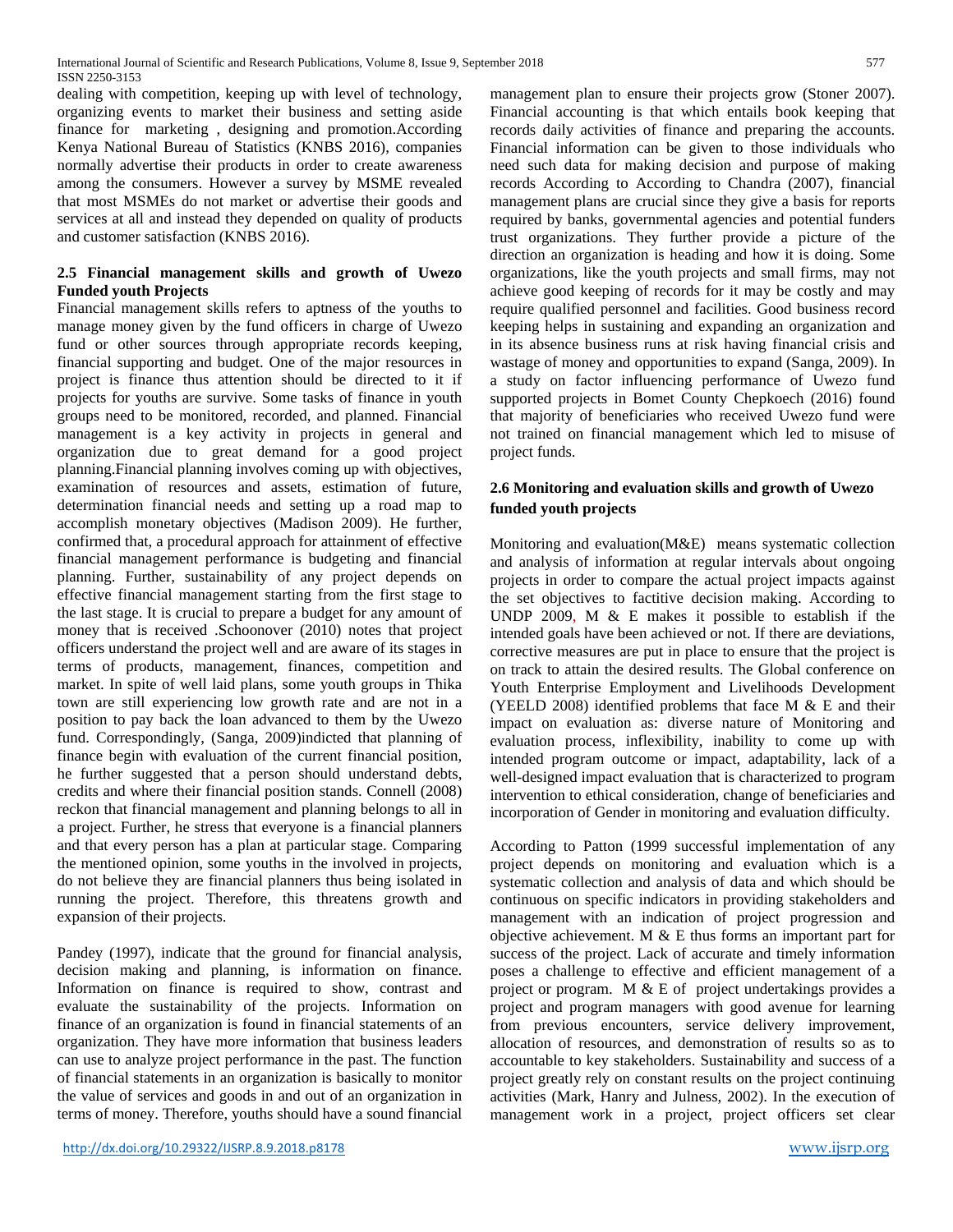performance guidelines, check them and record actual performance.By conducting M&E Comparison against the result, plans and standards is carried out. One of the reason as to why project fail is due to lack of monitoring and control.Monitoring helps the management to know and determine pending challenges in a project. Further, it presents a ground for corrective measures, both operative and substantive to help improve a project design or a program, way of implementing and results quality. Moreover it aids in reinforcement of earlier positive result.

#### **2.7 Theoretical framework**

The study is based on two theories:Contingency Leadership Theory and Systems Theory of Management.

#### **2.7.1 Contingency Leadership theory**

Contingency Leadership theory was put forward by Fred Edward Fiedler Austrian psychologist in 1994. It is based on the principle that an organization is an open system which continually interacts with its environment. It assumes that organization operations efficiency depends on its ability to scan and comprehend situational factors like environment. The strengths of this theory is that managers of organizations can effectively apply it to manage individual differences across organizations which are facing different contingency variables and are in need to be managed differently. It also emphasizes the need for managers to manage their organizations depending on complex varieties of important environmental and internal contingencies. The theory also put a lot of emphasis on the

dynamic nature of organizations, people and situations and how they change over time. This enables organizational management to be tailored to the prevailing circumstances in achieving desired goals and objectives. The main disadvantage of this theory lies in its rigid nature, that is, it looks at a firm as being in a position to add relevance in the environment always thus it remaining at equilibrium. Researcher therefore, adopted this theory since the growth of youth projects will be greatly determined by managerial skills in that particular project.

#### **2.7.2 Systems Theory**

Systems theory was initially proposed in 1950 by Van Bertalanffy. The theory was later modified by Katazkhan in 1966 to fit diverse organizational settings. This theory indicates that each system has elements that are independent from each other but are interrelated. It is therefore important for the management at the top to understand how the system theory operates. The assumption of this theory is that there is an interdependence between people and also exists an impact of the external environmental on structure of the organization. The relevance of this theory to the study is that it connects a person, group or department within the youth project to work as a one unit. This theory therefore propose that the responsibility of ensuring that the growth of youth projects does not only depend on those in charge, but also to everyone in the organization. Therefore everyone should co-ordinate to ensure flow of information.

#### **Conceptual framework**

#### **Independent variables**



**Figure 1: Conceptual framework**

#### III. METHODOLOGY

<http://dx.doi.org/10.29322/IJSRP.8.9.2018.p8178> [www.ijsrp.org](http://ijsrp.org/) Descriptive survey design was employed for study. The study targeted 28 youth group projects funded under Uwezo Fund in Thika town with a sample of150 respondents participating in the

study. Data was obtained using two instruments; Interview Schedule and Questionnaire. Quantitative data from interview schedule and questionnaire was analyzed by use inferential statistics and descriptive statistics while qualitative data was thematically analyzed based on specific objectives. Multiple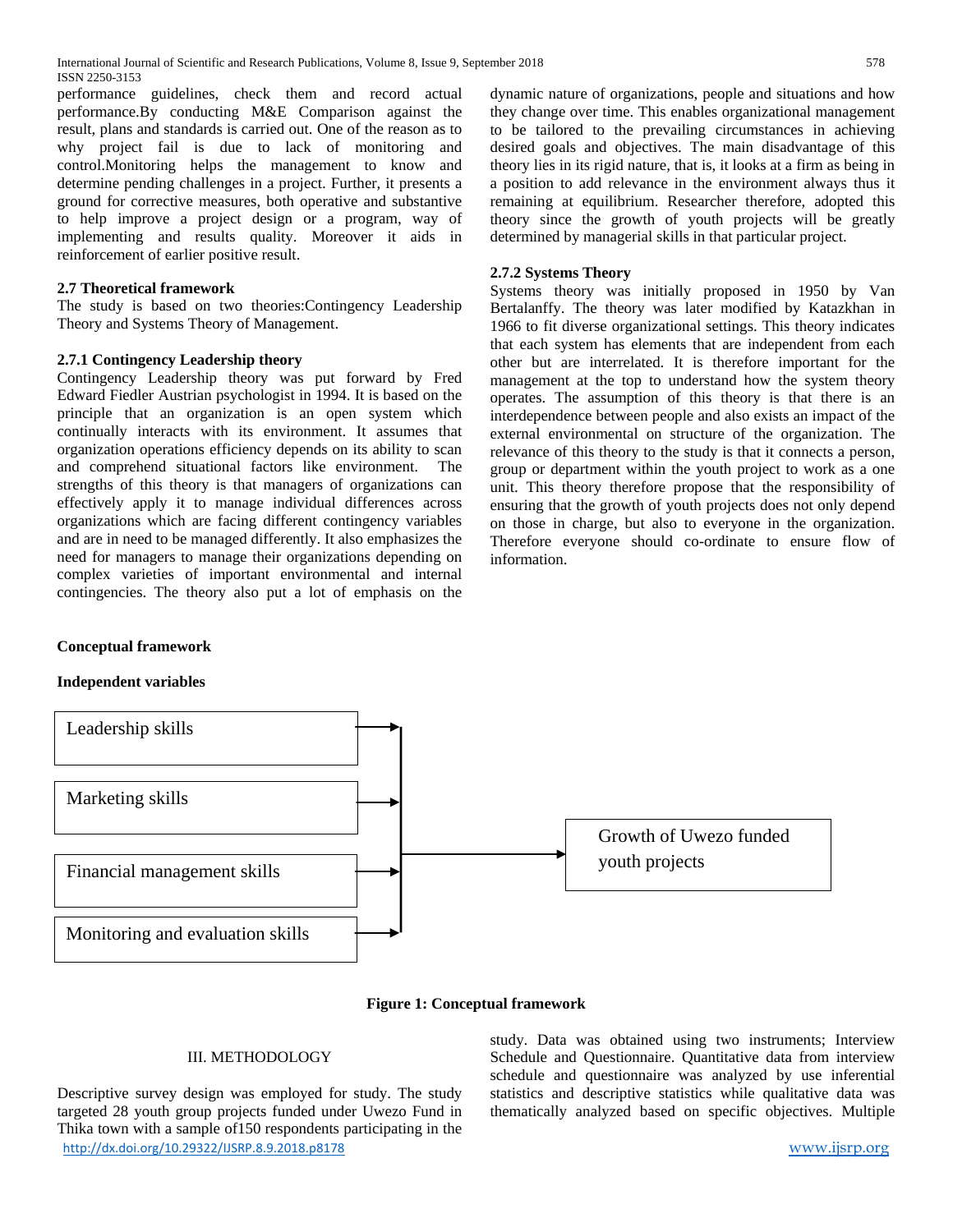regression analysis was also used to predict influence of independent variables on the dependent variable.

## IV. DATA ANALYSIS, PRESENTATION AND INTEPRETATION OF FINDINGS

## **4.1 Leadership skills and Growth of Uwezo funded youth projects**

This objective sought to determine influence leadership skills on growth of Uwezo funded youth projects in Kenya. Investigation was on whether the beneficiaries had attended any leadership course offered by Uwezo fund, whether they had teamwork in the running of their projects, whether as part of the leadership they had been sorting any consultation over their project and whether they had any networking with other youths. The findings are as presented in subsequent tables

#### **4.1.1 Responses on leadership Courses attendance**

The Respondents were required to indicate whether they had attended any leadership course organized by Uwezo fund. Results were obtained and analyzed and shown in Table 1

## **Table 1:Responses on leadership Courses attendance**

|       | Frequency Percen Valid |       |         | Cumulativ |
|-------|------------------------|-------|---------|-----------|
|       |                        |       | Percent | e Percent |
| Yes   | 42.                    | 28.0  | 28.0    | 28.0      |
| No    | 108                    | 72.O  | 72.O    | 100.0     |
| Total | - 150                  | 100 O | 100 O   |           |

From Table 1, 108(72%) respondents reported that they had not attended any leadership course organized by Uwezo Fund while 42(28%) respondents indicated that they have attended a leadership course organized by Uwezo fund. This implies that majority of the youths lacked proper leadership skills to learn their project which may affect growth of their projects.

#### **4.1.2Teamwork in project operation**

The researcher sought to know whether the respondentsembraced teamwork in the course of running their project. Results were obtained, analyzed and tabulated in Table  $\overline{2}$ 

#### **Table 2: Responses on whether they had teamwork in project operation**

| Percent<br>e Percent<br>72.0<br>72.O<br>72.O<br>-108<br><b>Yes</b> |    | Frequency Percen Valid |      |      | Cumulativ |
|--------------------------------------------------------------------|----|------------------------|------|------|-----------|
|                                                                    |    |                        |      |      |           |
|                                                                    |    |                        |      |      |           |
|                                                                    | Nο |                        | 28.0 | 28.0 | 100.0     |

<http://dx.doi.org/10.29322/IJSRP.8.9.2018.p8178> [www.ijsrp.org](http://ijsrp.org/)

| Total<br>100.0<br>100.0<br>150 |
|--------------------------------|
|--------------------------------|

Results in Table 2 indicate that 108(72%) respondents had teamwork during the operation of their projects while 42(28%) respondents indicated not to have teamwork in operation of their projects.

#### **4.1.3 Consultation over the project**

The researcher was interested to know whether the respondents were consulting over their projects. Results were obtained and tabulated in Table 3

| Table 3: Responses on Consultation over the project |  |  |
|-----------------------------------------------------|--|--|
|-----------------------------------------------------|--|--|

|       | Frequency Percen Valid |       | Percent | Cumulativ<br>e Percent |
|-------|------------------------|-------|---------|------------------------|
| No    | 29                     | 19.3  | 19.3    | 19.3                   |
| Yes   | 121                    | 80.7  | 80.7    | 100.0                  |
| Total | 150                    | 100.0 | 100.0   |                        |

From table 3, 121(80%) respondents have been consulting about their projects while 29(19.3%) respondents reported not to have consulted over their projects. Majority consulted over their projects and this helped to run the project efficiently since they got guidance. Those who did not consult may have faced challenges in running their projects.

#### **4.1.4Networking with other youth groups**

Respondents were asked to indicate whether they networked with other groups. Responses were obtained and analyzed and shown in Table 4

## **Table 4: Responses on networking with other youth groups**

|       | Frequen Percen Valid<br>cv |       | Percent | Cumulativ<br>e Percent |
|-------|----------------------------|-------|---------|------------------------|
| No    | 112                        | 74.7  | 74.7    | 74.7                   |
| Yes   | 38                         | 25.3  | 25.3    | 100.0                  |
| Total | 150                        | 100.0 | 100.0   |                        |

Results in Table 4 indicate that 112(74.7%) respondents did not have been networking with other beneficiaries while 38(25.3%) respondents indicated that they had been networking with other beneficiaries. Majority of the respondents did not network with other groups which mean that they did not share knowledge and ideas which are crucial for growth of projects. Those who networked may have used ideas and knowledge to grow their projects.

#### **4.1.5Leadership skills and growth of Uwezo funded youth projects.**

The study sought to establish whether leadership skill led to growth of Uwezo fund youth projects. Data was obtained from the respondents analyzed as shown in Table 5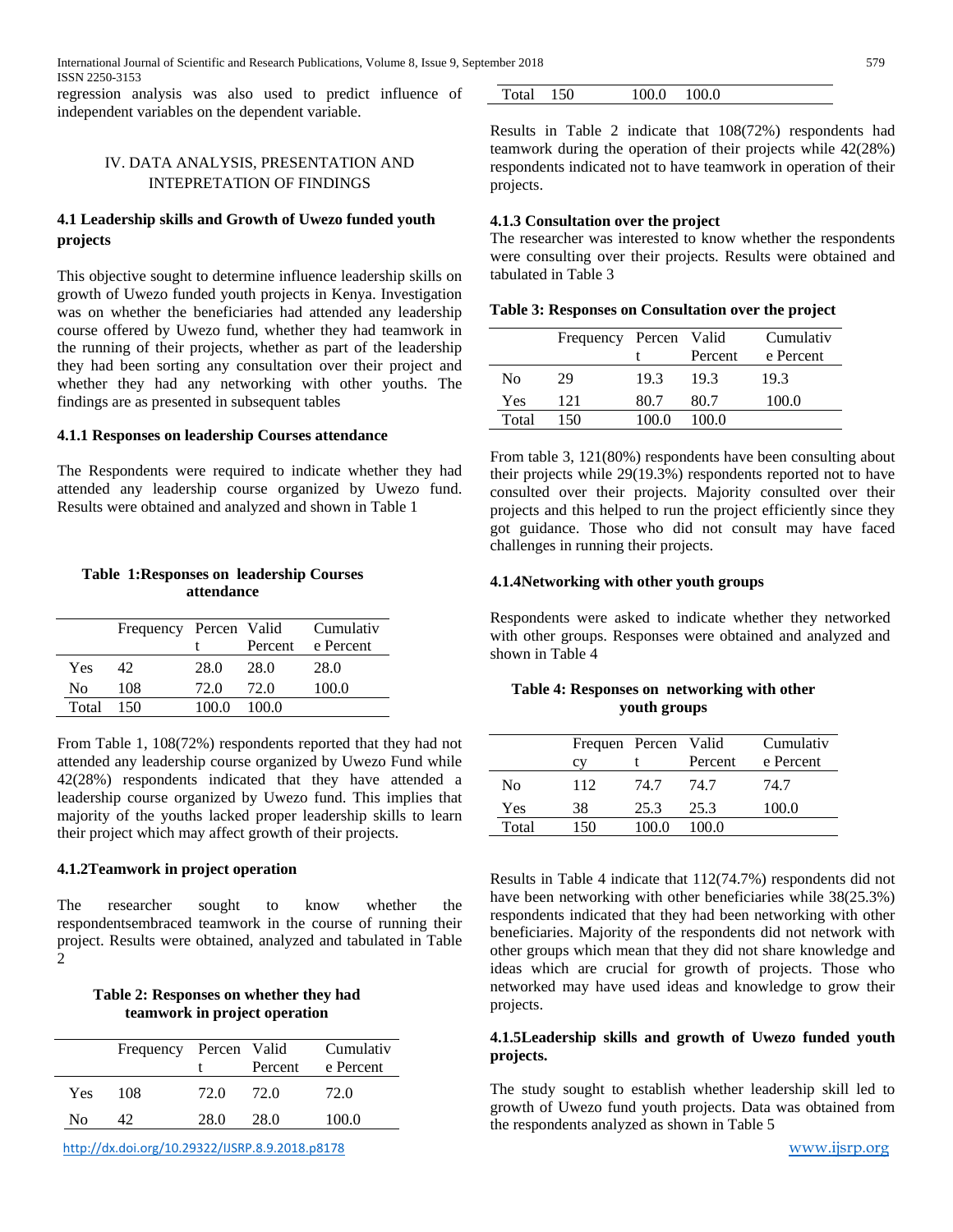## **Table 5: Responses on Leadership skills and Growth of Uwezo funded Youth projects**

|                      | Freque<br>ncy | Perce<br>nt | Valid<br>Percent | Cumulati<br>ve |
|----------------------|---------------|-------------|------------------|----------------|
|                      |               |             |                  | Percent        |
| strongly<br>disagree | 42            | 28.0        | 28.0             | 28.0           |
| Disagree             | 24            | 16.0        | 16.0             | 44.0           |
| Agree                | 24            | 16.0        | 16.0             | 60.0           |
| strongly agree       | 60            | 40.0        | 40.0             | 100.0          |
| Total                | 150           | 100.0       | 100.0            |                |

Table 5 shows that 60(40%) of respondents strongly agree that leadership skills have led to growth of their projects, 42(28%) respondents strongly disagree that leadership skills have led to the growth of Uwezo funded youth projects, 24(16%) respondents disagree that leadership skills have led to growth of Uwezo funded youth projects, 24(16%) respondents agree that leadership skills have led to the growth of youth projects. District youth fund officer indicated that leadership is crucial in running a projects and advocated youths to enroll for leadership courses so that the can get the right skills before and after funding.

# **4.2Marketing skills and Growth of Uwezo funded youth projects**

This objective sought to establish the influence of marketing skills on growth of Uwezo funded youth projects. The indicators that were investigated include; Method of marketing products they use. The respondents were also to indicate whether they face challenges in marketing their products and whether or not they agree or disagree that marketing had led to the growth of Uwezo funded youth projects.

## **4.2.1 Methods of marketing products**

The study sought to establish on the method that the youths use to market their products. Results from the respondent were obtained and tabulated in table 6

#### **Table 6: Responses on methods of marketing**

|                     | products |       |             |          |  |
|---------------------|----------|-------|-------------|----------|--|
|                     | Frequen  |       | Perce Valid | Cumulati |  |
|                     | cy       | nt    | Percent     | ve       |  |
|                     |          |       |             | Percent  |  |
| Advertising         | 60       | 40.0  | 40.0        | 40.0     |  |
| Personal<br>selling | 42       | 28.0  | 28.0        | 68.0     |  |
| sales<br>promotion  | 21       | 14.0  | 14.0        | 82.0     |  |
| Others              | 27       | 18.0  | 18.0        | 100.0    |  |
| Total               | 150      | 100.0 | 100.0       |          |  |

<http://dx.doi.org/10.29322/IJSRP.8.9.2018.p8178> [www.ijsrp.org](http://ijsrp.org/)

Results in Table 6 indicate that 60(40%) respondents preferred to use advertising method to market their products, 42(28%) respondents reported that they use personal selling to markets their products, 21(14%) respondents indicated that they use sales promotion as a way to market their products and 27(18%) respondents indicated that they use other methods to market their products. This indicates that youths lack clear marketing structures for marketing their products.

## **4.2.2 Difficulties experienced in marketing products**

The researcher was interested to know whether the respondent faced difficulties in marketing their product. Data obtained was analyzed as shown in Table 7

## **Table 7: Responses on Difficulties experienced in marketing products**

|       | Frequency Percen Valid |       | Percent | Cumulativ<br>e Percent |
|-------|------------------------|-------|---------|------------------------|
| Yes   | 116                    | 77.3  | 77.3    | 77.3                   |
| No    | 34                     | 22.7  | 22.7    | 100.0                  |
| Total | 150                    | 100 0 | 100.0   |                        |

Table 7 indicate that majority of the respondents 116(77.3%) reported that they encountered difficulties in marketing their products while 34(22.7%) respondents indicated that they did not face difficulties in marketing their products.

## **4.2.3 Marketing skills and growth of Uwezo funded youth projects**

The study sought to establish whether marketing skills have led the growth of Uwezo funded youth projects. The respondents responded and results were analyzed and tabulated in Table 8

#### **Table 8: Response on marketing skills and growth Uwezo funded Youth projects**

|     |                      |        |       | U wezo funded 1 outh projects |          |
|-----|----------------------|--------|-------|-------------------------------|----------|
|     |                      | Freque | Perce | Valid                         | Cumulati |
|     |                      | ncy    | nt    | Percent                       | ve       |
|     |                      |        |       |                               | Percent  |
|     | strongly<br>disagree | 14     | 9.3   | 9.3                           | 9.3      |
| Val | Disagree             | 29     | 19.3  | 19.3                          | 28.7     |
| id  | Agree                | 61     | 40.7  | 40.7                          | 69.3     |
|     | strongly<br>agree    | 46     | 30.7  | 30.7                          | 100.0    |
|     | Total                | 150    | 100.0 | 100.0                         |          |

Results in Table 8 indicate that 61(40.7%) respondents agreed that marketing skills have led to growth of their projects, 46(30.7%) respondents strongly agreed that marketing skills have led to the growth of their projects, 29(19.3%) respondents disagreed that marketing skills have led to the growth of their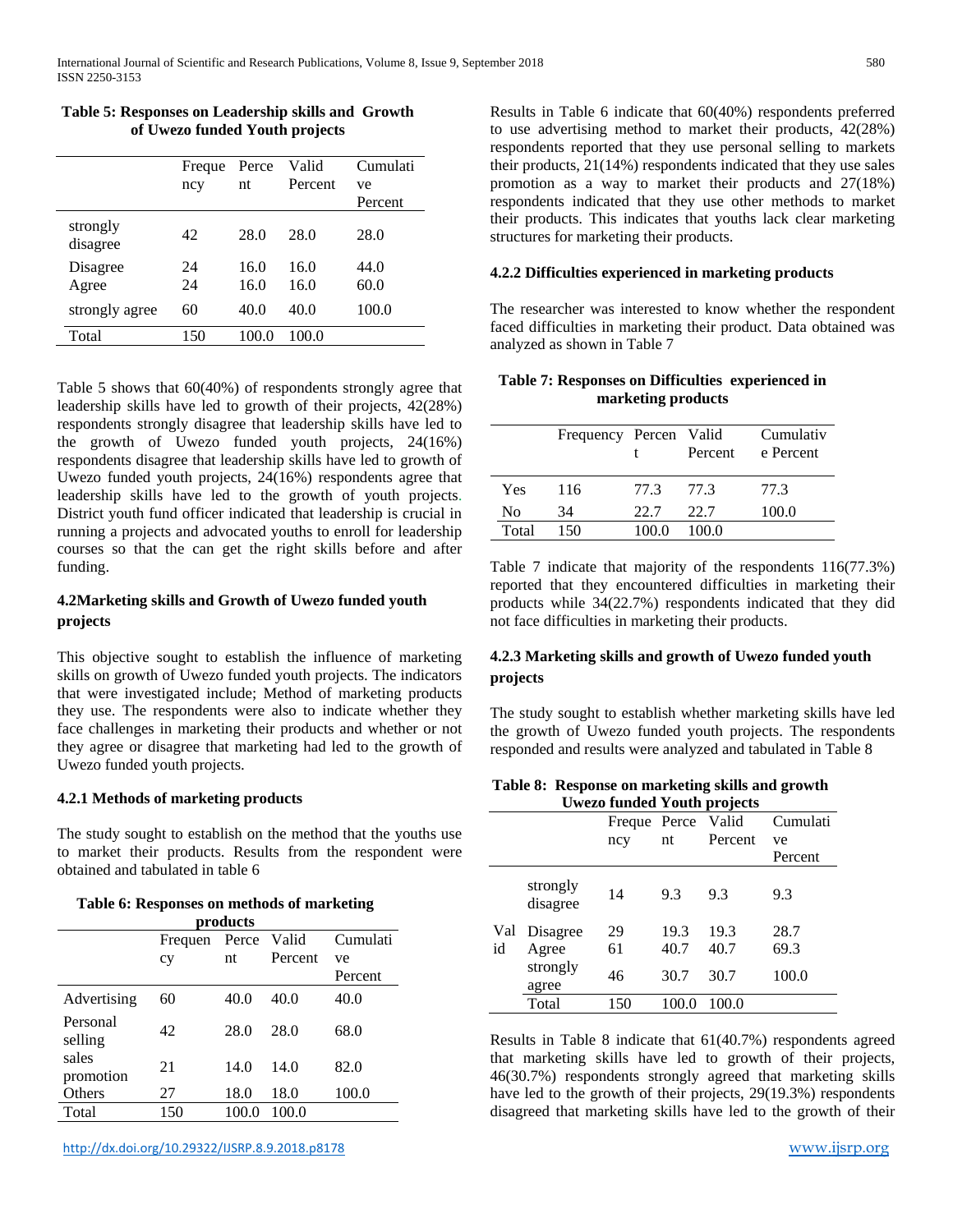projects and 14(9.3%) respondents strongly disagree that marketing skills have led to the growth of the of their projects.

# **4.3 Financial Management skills and growth of Uwezo Funded youth projects**

This objective sought to establish the influence of financial management skills of growth of Uwezo funded youth projects. Indicators that were used focused on management of finances in the project, whether they sourced extra funding from Uwezo, whether they faced any difficulties in repayment of the loan. Beneficiaries were also asked to rate their financial management skills and to indicate whether Financial management skills have led to the growth of Uwezo funded youth projects.

## **4.3.1 Ways of managing finances in the project**

The researcher was interested to know ways in which the respondents used to manage their finances. Responses for the respondents was obtained and tabulated in Table 9

## **Table 9: Responses on ways of management of finances in the project**

|               | minimets in the project |        |         |           |  |
|---------------|-------------------------|--------|---------|-----------|--|
|               | Frequenc                | Percen | Valid   | Cumulativ |  |
|               |                         |        | Percent | e Percent |  |
| <b>Budget</b> | 25                      | 16.7   | 16.7    | 16.7      |  |
| Report        | 40                      | 26.7   | 26.7    | 43.3      |  |
| Record        | 85                      | 56.7   | 56.7    | 100.0     |  |
| Total         | 150                     | 100.0  | 100.0   |           |  |
|               |                         |        |         |           |  |

Results in table 9, show that 85(56.7%) respondents reported that they use records to manage their finances in their projects, 40(6.7%) respondents indicated that they reports to manage their finances while 25(16.7%) respondents report they used Budget to manage their projects. Use of records to manage finances indicates that youths have knowledge in record keeping. Minority used budget to manage their finances.

## **4.3.2 Sourcing extra funding from Uwezo**

The researcher sought to know whether the respondents have sourced extra fund from Uwezo. Results from the respondents were analyzed and tabulated in Table 10

**Table 10: Responses on whether they had sourced any extra funding from Uwezo**

| sourced any extra runding from Owezo |     |       |           |           |
|--------------------------------------|-----|-------|-----------|-----------|
| Frequenc Percen Valid                |     |       | Cumulativ |           |
|                                      |     |       | Percent   | e Percent |
| Yes                                  | 58  | 38.7  | 38.7      | 38.7      |
| No                                   | 92  | 61.3  | 61.3      | 100.0     |
| Total                                | 150 | 100.0 | 100.0     |           |

Results in Table 10 indicate that 92(61.3%) respondents have not sourced for extra funding from Uwezo fund while 58(38.7%) respondents have sourced extra funding from Uwezo fund. Majority had not sourced extra funding; this may be due to outstanding loan balance that they had not cleared.

# **4.3.3 Difficulties experienced in repayment of the Uwezo fund Loan**

The study sought to establish whether the youths experienced difficulties in repayment of their loan. Responses from the respondents were analyzed and presented in Table 11

| Table 11: Responses on whether they experienced  |
|--------------------------------------------------|
| any Difficulties in repayment of Uwezo fund loan |

|       | Frequency Percen |       | Valid<br>Percent | Cumulativ<br>e Percent |
|-------|------------------|-------|------------------|------------------------|
| Yes   | 68               | 45.3  | 45.3             | 45.3                   |
| No    | 82               | 54.7  | 54.7             | 100.0                  |
| Total | 150              | 100.0 | 100.0            |                        |

Results in table 11 indicate that 82(54.7%) respondents' did not experience difficulties in repayment of the loan while 68(45.3%) respondents reported to experience difficulties in repayment of the loan. District youth fund officer indicated that 18.5% had fully settled their Loan while 81.5% had not fully settled their loans. He further noted that some 40.7% had defaulted their loans.

## **4.3.4 Rating of financial management skills of the beneficiaries**

The researcher asked the respondents to rate their financial management skills. Results were obtained, analyzed and presented in Table 12

# **Table 12: Responses on Rating of financial**

| management skills  |              |       |         |          |
|--------------------|--------------|-------|---------|----------|
|                    | Freque Perce |       | Valid   | Cumulati |
|                    | ncy          | nt    | Percent | ve       |
|                    |              |       |         | Percent  |
| very adequate 55   |              | 36.7  | 36.7    | 36.7     |
| fairly<br>adequate | 59           | 39.3  | 39.3    | 76.0     |
| Adequate           | 23           | 15.3  | 15.3    | 91.3     |
| Inadequate         | 13           | 8.7   | 8.7     | 100.0    |
| Total              | 150          | 100.0 | 100.0   |          |

Table 12 indicate that 59(39.3%) respondents rated their financial management skills as fairly adequate, 55(36.7%) respondents rated their financial management skills as very adequate, 23(15.3%) respondents rated their financial management skills as adequate and 13(8.7%) respondents their financial management skills as inadequate.

## **4.3.5 Financial management skills and growth of Uwezo funded youth projects**

The study sought to assess whether financial management skills have led to the growth of Uwezo funded youth projects. Responses were obtained and tabulated in Table 13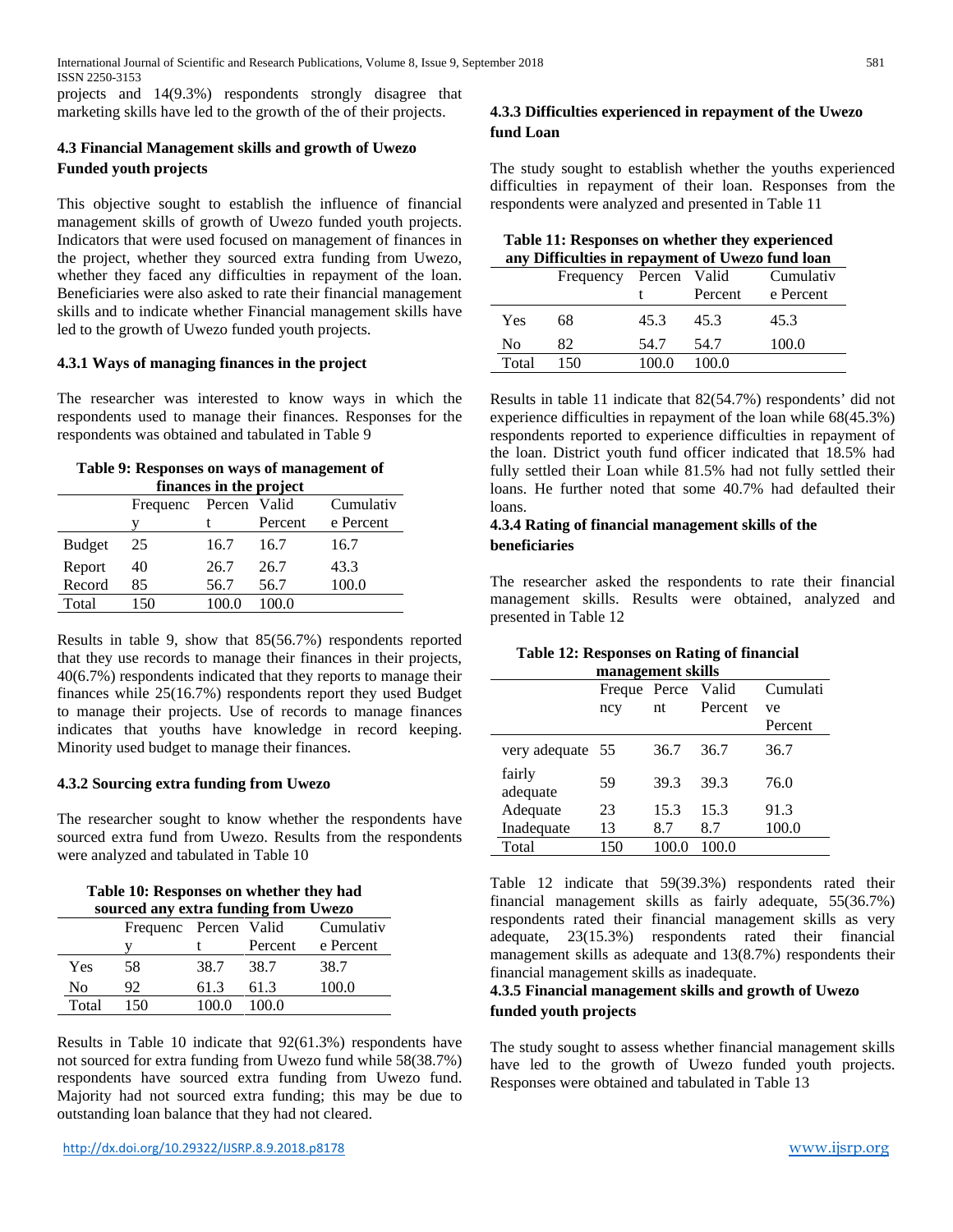| Table 13: Responses on financial management      |
|--------------------------------------------------|
| skills and growth of Uwezo funded youth projects |

|                   | $5.111110$ which go $0.11110$ and $0.111100$ and $0.111100$ and $0.111100$ |       |         |          |
|-------------------|----------------------------------------------------------------------------|-------|---------|----------|
|                   | Frequency                                                                  | Perce | Valid   | Cumulati |
|                   |                                                                            | nt    | Percent | ve       |
|                   |                                                                            |       |         | Percent  |
| strongly<br>agree | 85                                                                         | 56.7  | 56.7    | 56.7     |
| Agree             | 45                                                                         | 30.0  | 30.0    | 86.7     |
| Disagree          | 20                                                                         | 13.3  | 13.3    | 100.0    |
| Total             | 150                                                                        | 100.0 | 100.0   |          |
|                   |                                                                            |       |         |          |

Results in table13,ndicate that 85(56.7%) respondents strongly agree that financial management skills have led to the growth of Uwezo funded youth projects, 45(30%) respondents agree that financial management skills have led, 20(13.3%) respondents disagree that financial management skills have led to the growth of Uwezo funded youth projects. District youths fund officer noted that they have carrying out financial training to the youths. He further indicated that more trainingis required for them to run their projects well.

# **4.4 Monitoring and Evaluation skills and growth of Uwezo funded youth projects**

The last objective of the study was to examine the influence of monitoring and evaluation skills on growth of Uwezo funded youth projects. The study sought to find out whether the beneficiaries had done any monitoring and evaluation of their project and whether they prepared periodic reports on the project. Beneficiaries were required to rate their monitoring and evaluation skills and were also required to indicate whether monitoring and evaluation has led to the growth of Uwezo funded youth projects. Results were obtained and analyzed a shown below.

## **4.4.1 Monitoring and evaluation carried out**

The respondent was interested to whether the respondents had carried out monitoring and evaluation of their projects. Responses were obtained, analyzed and tabulated in table 14

**Table 14: monitoring and evaluation has been carried out on the project**

| carried out on the project |  |  |  |  |  |
|----------------------------|--|--|--|--|--|
|----------------------------|--|--|--|--|--|

|       | Frequency Percen Valid |       | Percent | Cumulativ<br>e Percent |
|-------|------------------------|-------|---------|------------------------|
| Yes   | 114                    | 76.0  | 76.0    | 76.0                   |
| No    | 36                     | 24.0  | 24.0    | 100.0                  |
| Total | 150                    | 100 O | 100.0   |                        |

Results in table 14, indicate that 114(76%) respondents carried out monitoring and evaluation of their projects while 36(24%) respondents reported that they did not carry out monitoring and evaluation of their projects. Carrying out monitoring and evaluation indicate that the respondents kept track of their project and could avert risk that posed a threat to their project.

## **4.4.2 Periodic report writing**

The study sought to find out whether the respondents wrote period report in order to monitor their project progress. Results were obtained and tabulated in Table 15

|       |                       | writing. |         |           |
|-------|-----------------------|----------|---------|-----------|
|       | Frequenc Percen Valid |          |         | Cumulativ |
|       |                       |          | Percent | e Percent |
| Yes   | 105                   | 70.0     | 70.0    | 70.0      |
| No    | 45                    | 30.0     | 30.0    | 100.0     |
| Total | 150                   | 100.0    | 100.0   |           |

Table 15 indicates that 105(70%) respondents wrote periodic reports on progress of their projects while 45(30%) respondents reported not to have written periodic reports. Reports are important in running of project. Majority wrote periodic reports on the progress of their projects.

## **4.4.3 Rating of monitoring and evaluation skills**

Respondents were requested to rate their monitoring and evaluation skills. Results were tabulated and presented in Table 16

|  |                   | Table 16: Responses on rating of monitoring and |
|--|-------------------|-------------------------------------------------|
|  | eveluation abilla |                                                 |

| evaluation skills  |              |       |         |          |
|--------------------|--------------|-------|---------|----------|
|                    | Freque Perce |       | Valid   | Cumulati |
|                    | ncy          | nt    | Percent | ve       |
|                    |              |       |         | Percent  |
| Very adequate 23   |              | 15.3  | 15.3    | 15.3     |
| fairly<br>adequate | 80           | 53.3  | 53.3    | 68.7     |
| Adequate           | 36           | 24.0  | 24.0    | 92.7     |
| Inadequate         | 11           | 7.3   | 7.3     | 100.0    |
| Total              | 150          | 100.0 | 100.0   |          |

Majority of the respondents 80(53.3%) as fairly adequate, 36(24.0%) respondents rated their monitoring and evaluation as adequate, 23(15.3%) respondents rated as very adequate while 11(7.3%) respondents rated as inadequate.

# **4.4.4 Monitoring and evaluation skills and growth of Uwezo funded youth projects**

The study sought to establish level of agreement on extent to which monitoring and evaluation skills have led to growth of Uwezo funded youth projects. Responses were obtained and tabulated in Table 17

| Table17: monitoring and evaluations skills to growth |
|------------------------------------------------------|
| of Uwezo funded youth projects                       |

| ncy | nt   |      | ve                                     |
|-----|------|------|----------------------------------------|
|     |      |      | Percent                                |
| -18 | 12.0 | 12.0 | 12.0                                   |
|     |      |      | Freque Perce Valid Cumulati<br>Percent |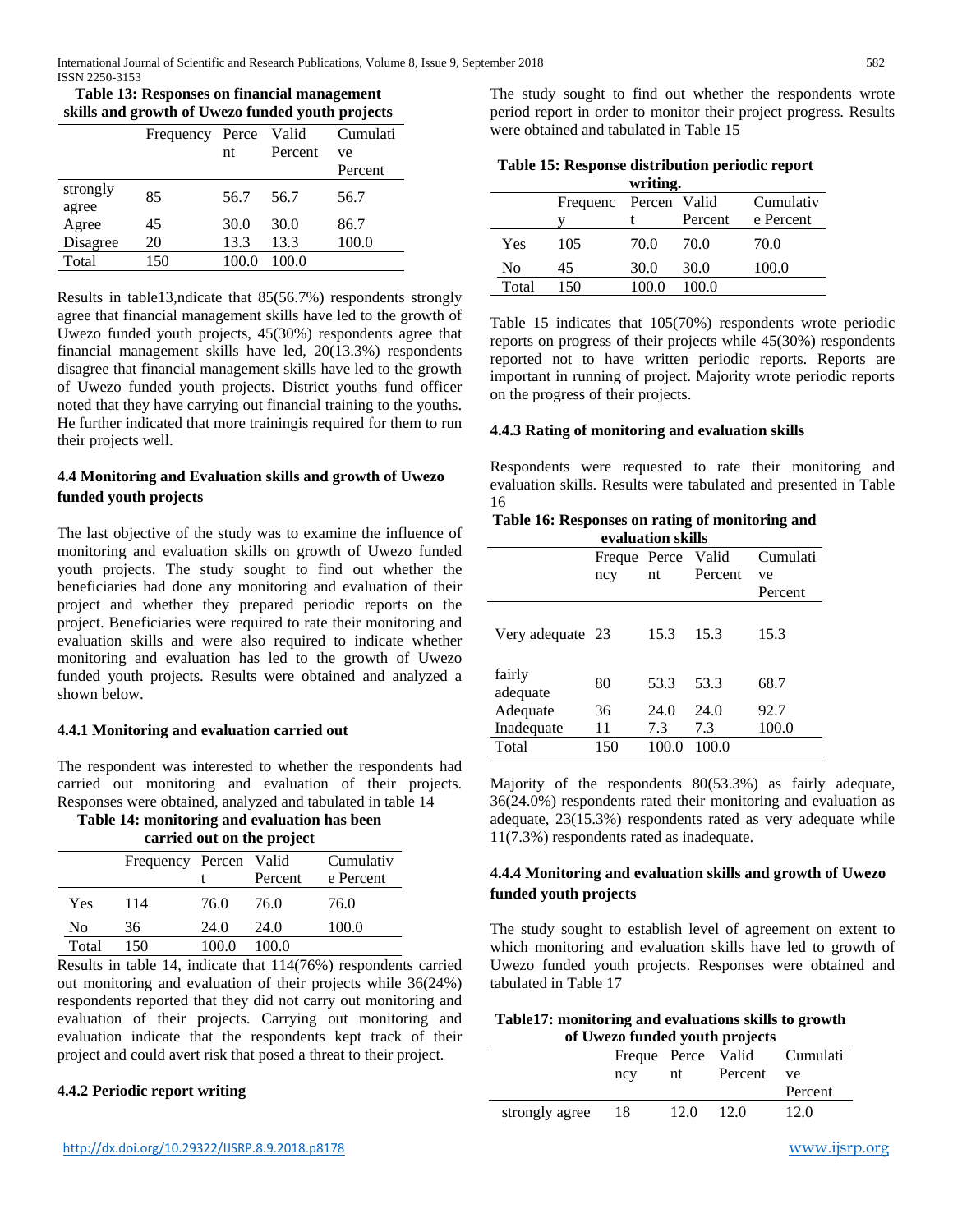| Total                | 150 | 100.0 | 100.0 |       |
|----------------------|-----|-------|-------|-------|
| Strongly<br>Disagree | 40  | 26.7  | 26.7  | 100.0 |
| Disagree             | 48  | 32.0  | 32.0  | 73.3  |
| Neutral              | 18  | 12.0  | 12.0  | 41.3  |
| Agree                | 26  | 17.3  | 17.3  | 29.3  |
|                      |     |       |       |       |

Analysis in table 17, indicate that 48(32%) respondents strongly disagree that monitoring and evaluation skills have led to the growth of Uwezo funded youth projects, 40(26.7%) respondents disagree that Monitoring and evaluation skills have led to the growth, 26(17.3%) agree that monitoring and evaluation skills have led to the growth, 18(12%) respondents strongly agree that monitoring and evaluation have led to the growth, 18(12%) respondents were neutral.

#### **4.5 Multiple regression analysis**

The inferential statistics was used in the study to verify whether a relationship between the variables as well as the strength of that relationship was there. Inferential analysis targeted at reaching to a conclusion that goes further form data obtained between the independent and dependent variables in the study (leadership skills, marketing skills, financial management skills and monitoring and evaluation skills). Results were obtained and tabulated in Table 19.

|           |                        | Table 19: ANOVA         |     |                    |              |      |
|-----------|------------------------|-------------------------|-----|--------------------|--------------|------|
| Mod<br>el |                        | Sum<br>of<br>squar<br>e | Df  | Mean<br>squar<br>е | $\mathbf{F}$ | Sig. |
|           | Regres 2.535 2<br>sion |                         |     | 1.269 5.45         | 6            | 0.25 |
|           | Residu<br>al           | 9.308                   | 150 | 2.328              |              |      |
| Total     |                        | 3.466                   | 149 |                    |              |      |

\*\*\* \*\* significant at 5% level

<http://dx.doi.org/10.29322/IJSRP.8.9.2018.p8178> [www.ijsrp.org](http://ijsrp.org/) Results in Table 19 indicate that F critical at 5% significance level was 3.466. Calculated F was found to be 5.456 which was greater the F critical, this indicated that the whole model was

significant to the study. Significance value obtained was 0.25 which is less than 0.5 significance level of the study. This further indicate that model was statistically significant in prediction of how leadership skills, marketing skills, financial management skills and monitoring and evaluation influence growth of Uwezo funded youth projects in Thika town.

| Table 20: Significance of the variables in the model |                                       |              |                                            |       |      |  |
|------------------------------------------------------|---------------------------------------|--------------|--------------------------------------------|-------|------|--|
| <b>Model</b>                                         | <b>Unstandardiz</b><br>ed coefficient |              | <b>Standar</b><br>dized<br>coefficie<br>nt | Т     | Sig. |  |
|                                                      | B                                     | Std<br>error | <b>Beta</b>                                |       |      |  |
| (Constant)                                           |                                       |              |                                            |       |      |  |
| Growth<br>Project                                    | of 3.026 .733                         |              |                                            | 2.127 | .000 |  |
| Leadership<br>skills                                 | .269                                  | .225         | .202                                       | 3.081 | .293 |  |
| Marketing<br>skills                                  | .172                                  | .155         | .147                                       | 2.578 | .433 |  |
| Financial<br>Managemen<br>t skills                   | .201                                  | .222         | .016                                       | 2.960 | .939 |  |
| monitoring<br>and<br>evaluation<br>skills            | .233                                  | .153         | .232                                       | 3.229 | .191 |  |

The study carried out multiple regression analysis to verify relationship between independent variables and dependent variable. The regression equation was:

 $Y= 3.026+0.269x1+0.172x2+0.201x3+0.233x4+\epsilon$ Where:-

Y= Influence of managerial skills

 $\beta_0$ =constant

- $β_1, β_2, β_3$  and $β_4$  = regression coefficients
- $X_1$ = leadership skills
- $X_2$ = Financial management skills

 $X_3$ = Marketing skills

 $X_4$ = Monitoring and evaluation skills

ɛ=Error Term

In accordance to the regression model employed, considering all determinants into account (leadership skills, marketing skills,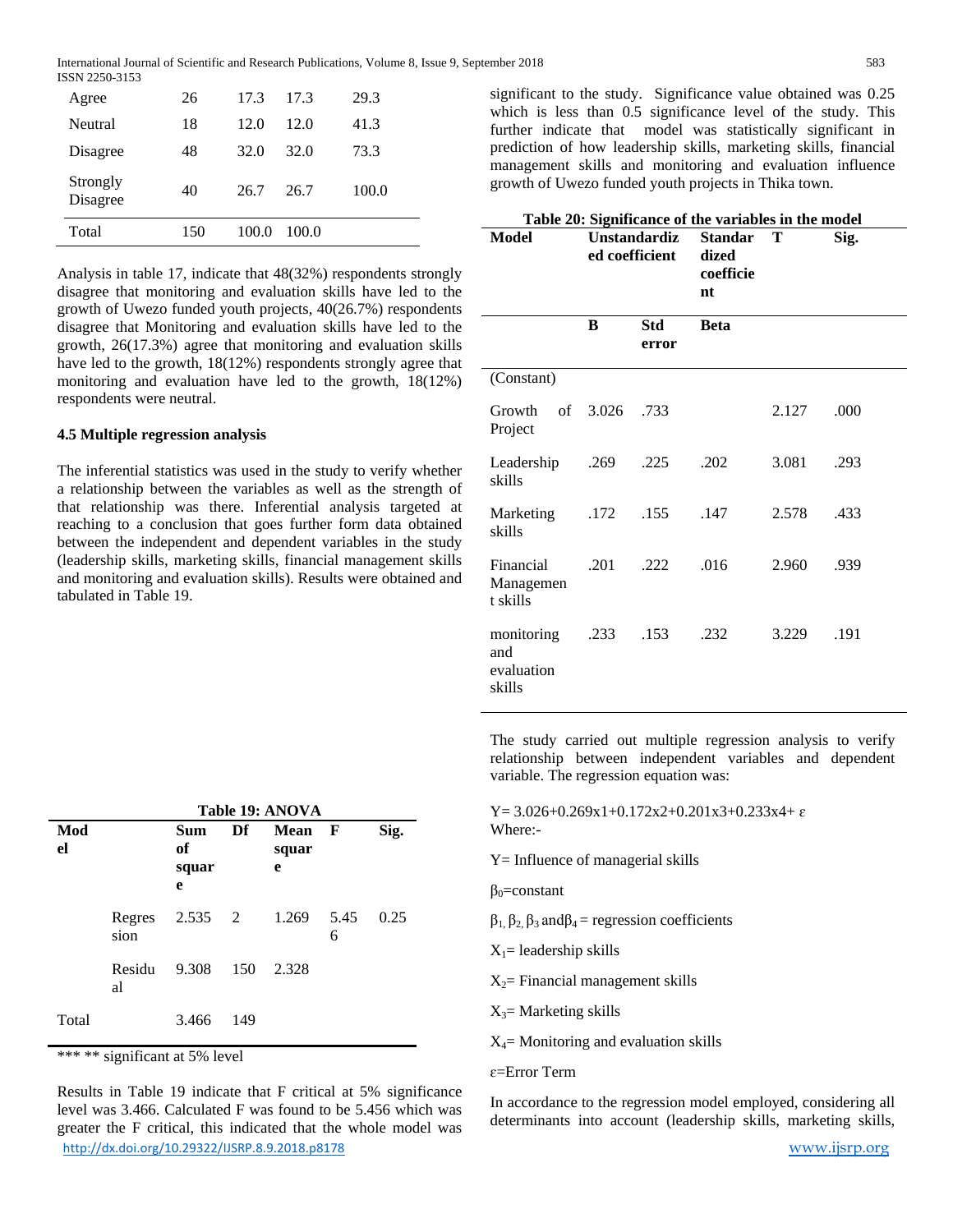financial management skills and monitoring and evaluation skills) constant at zero, increase in a unit in leadership skills resulted to 0.269 increase in growth of Uwezo funded youth projects, increase in a unit in marketing skills resulted to a 0.179 increase in growth of Uwezo funded youth projects, increase in a unit in financial management skills resulted to 0.201 increase in growth of Uwezo funded youth projects and a unit increase in monitoring and evaluation resulted to 0.233 an increase in growth of Uwezo funded youth projects, hence the most significant determinant was leadership skills. From the analysis Leadership skills had the greatest influence in growth of Uwezo funded youth projects, Monitoring and evaluation skills had a greater influence while financial management skills and marketing skills followed respectively.

#### V CONCLUSION AND RECOMENDATION **5.1 Conclusion**

From the finding of the study, it was noted that managerial skills have a positive influence on growth of Uwezo funded youth projects. Managerial skills have led to the growth of Uwezo funded youth project since working capital of youth projects have increased, employment has been created and also their projects have expanded in terms of their operation. It is also evident that Uwezo funded youth projects are faced with several challenges in attempt to empower youths to be self-reliant. Most of the youths did not attend leadership course that was organized by Uwezo fund. This means that they did not benefit from information and it negatively affected running of their project. Youths should improve their skills in leadership so that they can do better in their projects. Skills should be improved by enrolling for short courses in leadership and further by attending seminars, reading more, and workshops. Marketing challenges that youths faced indicated that they lacked proper skills to market their products and this impacted negatively on growth of Uwezo funded youth projects. Loan repayment challenges were as a result of mismanagement of finances. Youths lacked proper monitoring and evaluation framework that negatively affected their monitoring and evaluation skills. Inadequate training and managerial skills is a great cause of organization failure which is facilitated by inexperience and organizational culture thus hindering growth Uwezo funded youth projects.

#### **5.2 Recommendations of the study**

Based on the findings, the following recommendations were made.

- i. Before funding is done on a group, elaborate and extensive leadership training should be carried out in order to prepare youths in advance in project leadership.
- ii. Youthshould come up innovative marketing strategies and ideas that will help them to sell their products and avert the challenges they are facing.
- iii. The government should consider training the youth on financial management skill to be able to service their UWEZO fund loans and also expand their businesses.
- iv. An elaborate monitoring and evaluation framework of the fund should be set to ensure proper utilization of the fund and youths to be taken through  $M \& E$  training in order to establish a baseline against which to measure progress of their projects.

## **References**

- [1] Brink, A., Cant, M., & Ligthelm, A. (2003). *Problems experienced by small business in South Africa.* South Africa.
- [2] Chambers, R. and Conway, G,.(1992). *Sustainable rural livelihoods; Practical concep frp 21st Century.* IDS Discusson Paper 296. Brighton. IDA
- [3]Chandra, P. (2007). *Project Planning, Analysis, Financing, Implementation and Review.* New Delhi: 6th edition. Tata McGraw Hill Publishing.
- [4] Chepkoech, E. (2016). *Factors influencing performance of Uwezo Fund Supported prjects in Bomet County Kenya.* Nairobi: University of Nairobi.
- [5] Dana, R. (2001). *Project Sustainability for Effective and Efficient Business.* Boston: Boston Publishers.
- [6] Government of Kenya (1999). *National Micro and Small Enterprise Baseline Survey.* Nairobi: Kenya National Bureau of statistics.
- [7] Gupta, P., Guha, S., & Krishnaswami, S. (2013). firm growth and its determinants. *Journal of innovation and Entrepreneurship*, Vol 2:15.
- [8] Fischer, M.J (1998). *MSE growth; The importance of Market analysis and technology development.*
- [9] ILO. (2017). *World Employment and Social outlook: Trends for Youth.* Geneva: International Labour Office.
- [10] Karanja, T., Muturi, P., Mukabi, M., Kabata, D., Wahome, S., & Kayogo, M. (2013). Small Business Management. *Iternationa Journal fo Business and social Science* , 113-142.
- [11] Kenya Bureau of Statistics (KNBS). (2015). *Economic Survey.* Nairobi: Kenya National Bureau of Statistics.
- [12] Kenya National Bureau of Statistics (KNBS). (2016). *Micro, small and Medium Establishment (MSME) Survey.* Nairobi: Kenya National Bureau of Statistics.
- [13] KIPPRA. (2016). *Kenya Economic Report.* Nairobi.
- [14]Landale, R. (2006). *Training for Project Sustainability.* University of Bristol: Eton press.
- [15] Leopolus, V. (2006). Production Plan Continued. *Editorial*, 225-228.
- [16] Madison, N. (2009), What is Finanacial Planning? Retrieved on 17/06/2017 from http.//www.wisegeek.com/what-is-finanacialplanning.htm.
- [17] Makokha, P. W. (2013). *Management Constraints influencing the implementation of Youth Entreprise Development fund Projects in Kimilili District.* Nairobi: University of Nairobi.